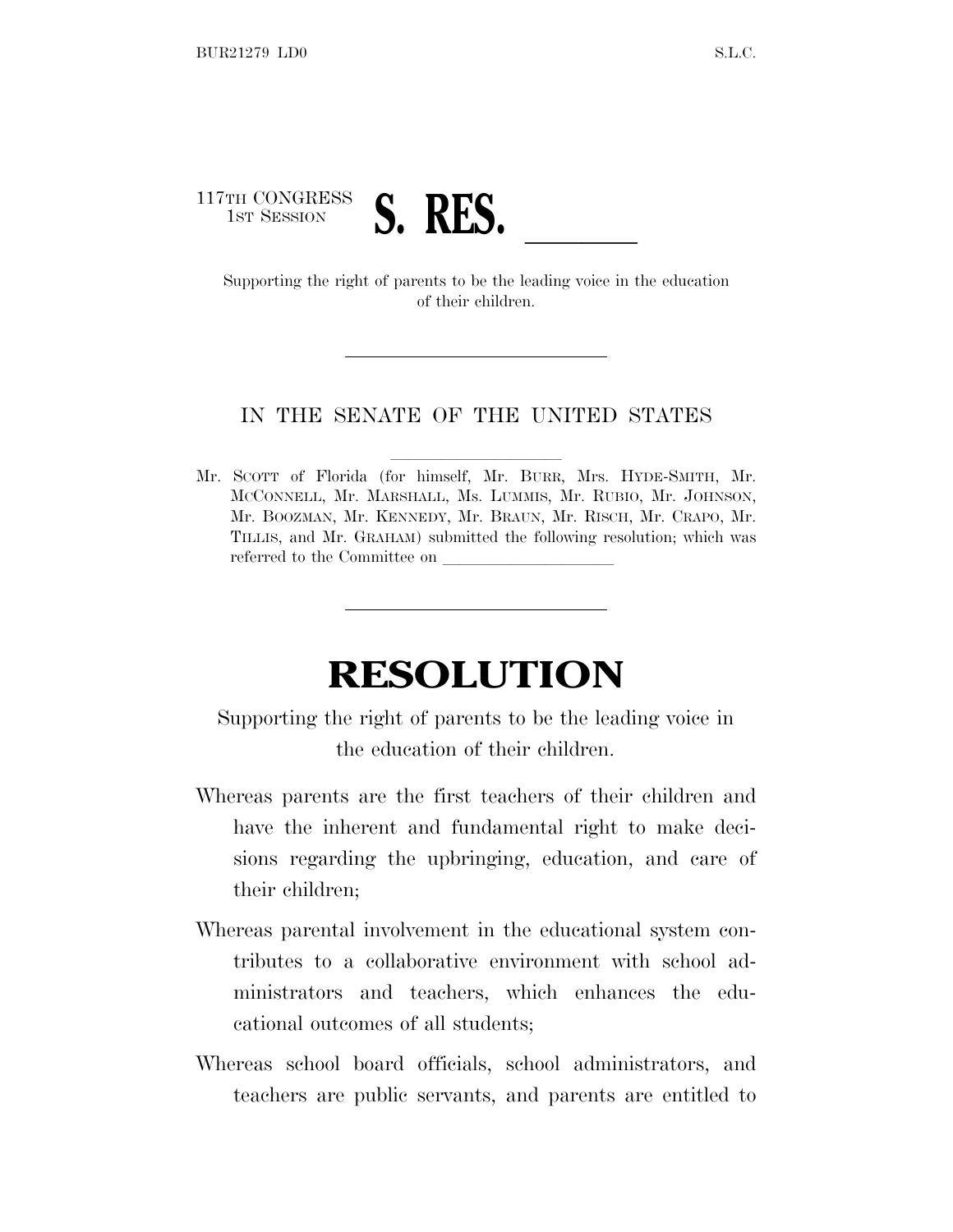2

demand accountability from such public servants for policies and actions that affect their children;

- Whereas the public meetings of the school board in Loudoun County, Virginia, have become emblematic of the increased engagement by concerned parents across the United States with respect to school policies and educational curricula impacting their children;
- Whereas labor organizations representing teachers and school boards have begun advocating that administrators and teachers should not listen to parents who express concerns regarding such policies and curricula;
- Whereas school administrators and school board officials have alarmingly implemented policies designed—

(1) to restrict parental involvement at public meetings;

(2) to prohibit parental visitation with children during school hours; and

(3) to limit parental input on policies and race-based curricula taught in the classroom;

Whereas, in a September 2021 letter to President Joseph R. Biden, Jr., the National School Boards Association—

(1) compared grassroots demonstrations and protests by concerned parents against harmful school policies and educational curricula affecting their children to ''domestic terrorism and hate crimes'' against school boards, administrators, and teachers; and

(2) requested that the President use Federal law enforcement resources and legal authorities designed to address domestic terrorism, such as the authorities provided by the USA PATRIOT Act (Public Law 107–56; 115 Stat. 272), to investigate and prosecute parents who protest against such policies and curricula;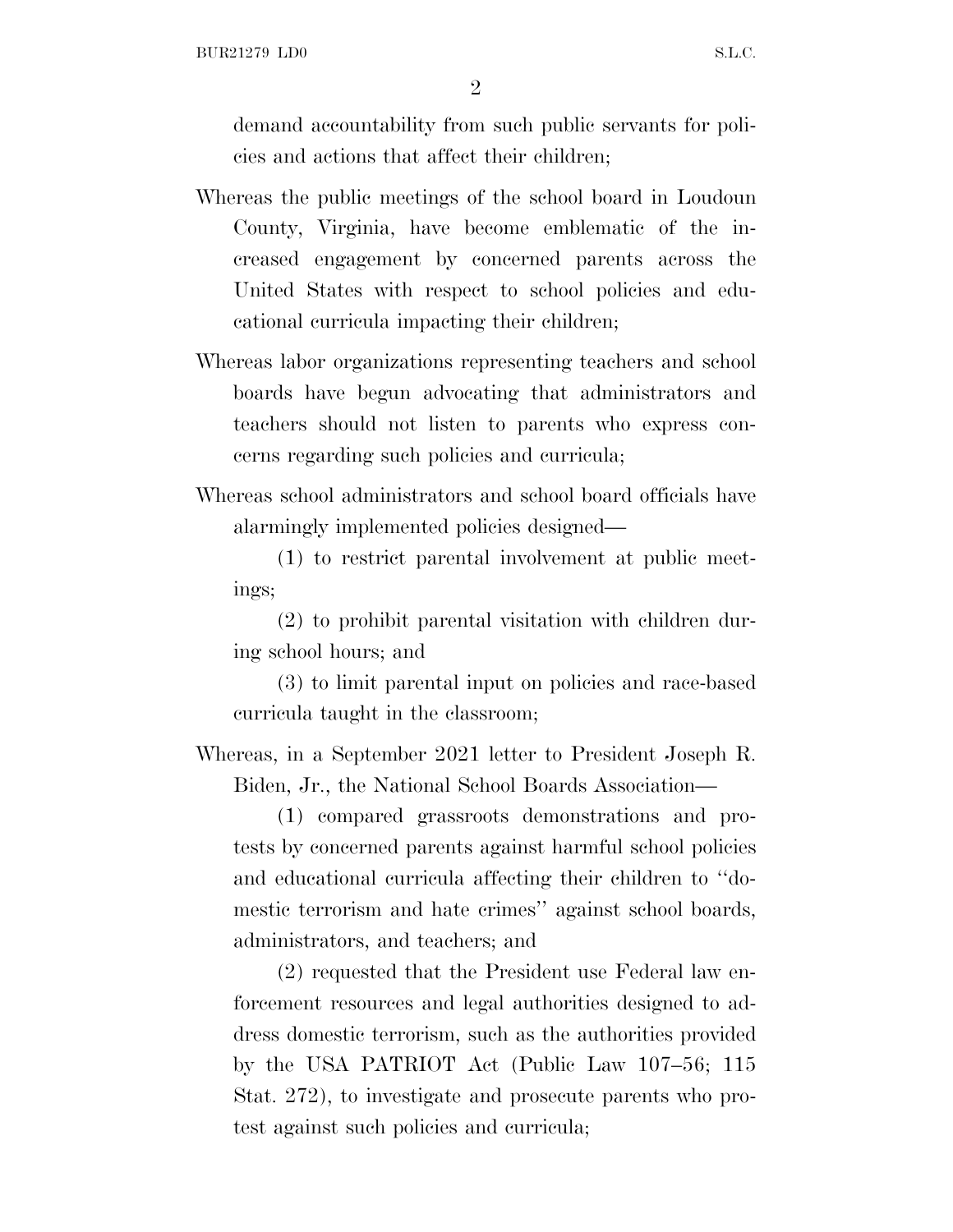3

- Whereas, in response to such letter, United States Attorney General Merrick Garland issued a memorandum, dated October 4, 2021, directing Federal law enforcement resources to be used to discourage, investigate, and prosecute parents engaged in such demonstrations and protests; and
- Whereas parents should be at the forefront of the decisions affecting the education and well-being of their children, and school boards, school administrators, and teachers should work collaboratively with parents to improve educational outcomes rather than treat parents as intruders in the education of their children: Now, therefore, be it

1 *Resolved,* That the Senate—

- 2 (1) supports the right of parents to be the lead-3 ing voice in the education of their children;
- 4 (2) condemns threats and acts of violence 5 against school board officials, school administrators, 6 and teachers;
- 7 (3) denounces attempts by school board offi-8 cials, school administrators, and teachers to restrict 9 parental involvement in the development and imple-10 mentation of school policies and educational cur-11 ricula affecting their children;
- 12 (4) rejects the threatened or actual use of Fed-13 eral or State law enforcement resources to intimi-14 date parents and silence parental involvement in de-15 cisions affecting the education of their children;